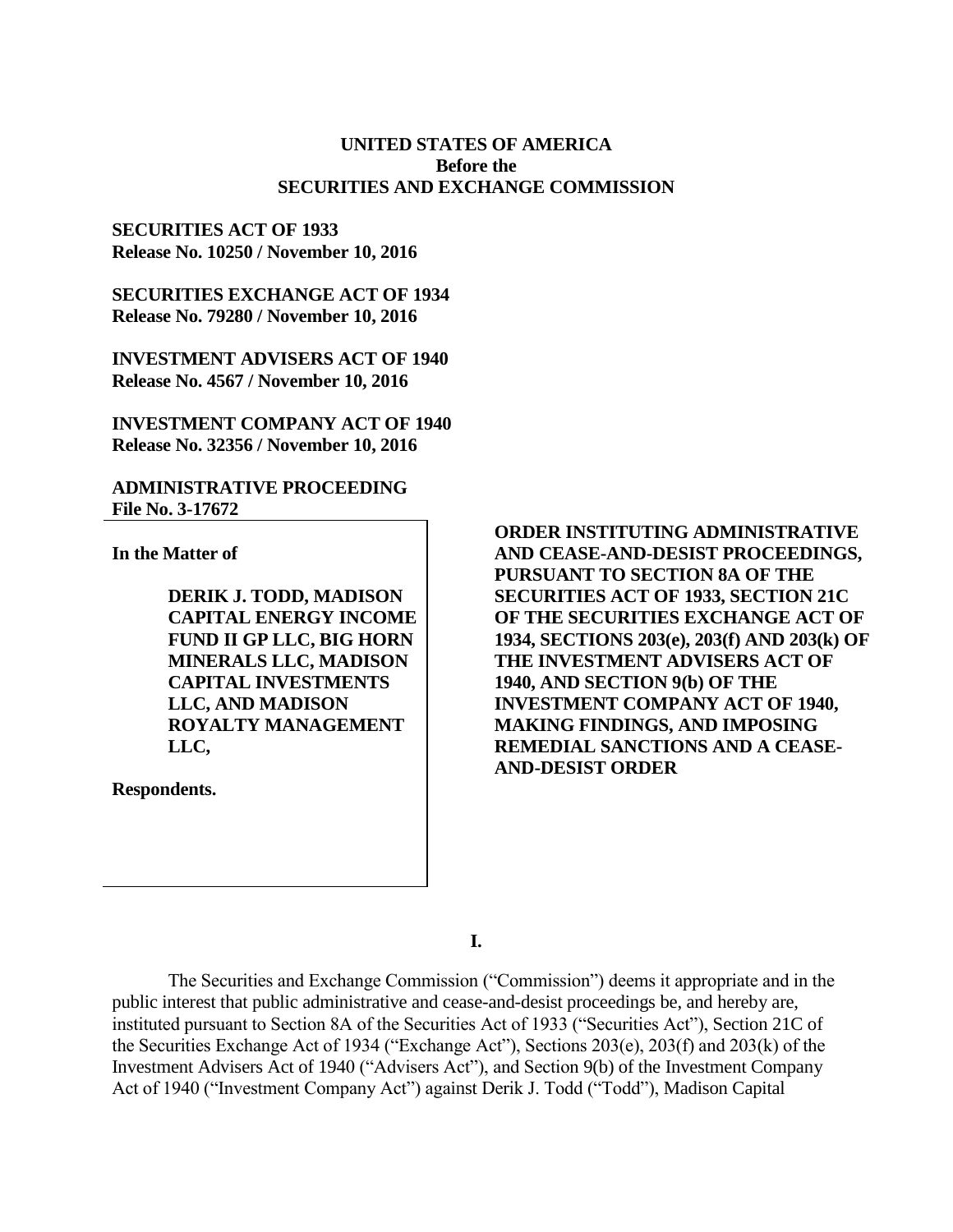Energy Income Fund II GP LLC ("Fund II GP"), Big Horn Minerals LLC ("Big Horn"), Madison Capital Investments LLC ("MCI"), and Madison Royalty Management LLC ("MRM") (collectively hereinafter, "Respondents").

# **II.**

In anticipation of the institution of these proceedings, Respondents have submitted Offers of Settlement (the "Offers") which the Commission has determined to accept. Solely for the purpose of these proceedings and any other proceedings brought by or on behalf of the Commission, or to which the Commission is a party, and without admitting or denying the findings herein, except as to the Commission's jurisdiction over Respondents and the subject matter of these proceedings, which are admitted, and except as provided herein in Section V, Respondents consent to the entry of this Order Instituting Administrative and Cease-and-Desist Proceedings, Pursuant to Section 8A of the Securities Act of 1933, Section 21C of the Securities Exchange Act of 1934, Sections 203(e), 203(f) and 203(k) of the Investment Advisers Act of 1940, and Section 9(b) of the Investment Company Act of 1940, Making Findings, and Imposing Remedial Sanctions and a Cease-and-Desist Order ("Order"), as set forth below.

### **III.**

On the basis of this Order and Respondents' Offers, the Commission finds<sup>1</sup> that

#### **Summary**

1. These proceedings arise out of improper affiliate transactions conducted by unregistered investment advisers, Derik J. Todd ("Todd") and Madison Capital Energy Income Fund II GP LLC ("Fund II GP"), and their Todd-controlled affiliates, Madison Capital Investments LLC ("MCI"), Big Horn Minerals LLC ("Big Horn") and Madison Royalty Management LLC ("MRM"). In 2010, Todd formed Madison Capital Energy Income Fund II LP ("Fund II") for the purpose of acquiring oil and gas royalty interests to generate a return for its investors. Todd raised \$11,125,500 from approximately 150 investors during Fund II's offering period, October 2010 through January 2012.

2. Fund II's offering materials represented to investors, among other items, that: (i) Todd and the Fund II GP would use Fund II's assets and funds for the "exclusive benefit" of Fund II; (ii) Todd and the Fund II GP would conduct transactions with affiliates on an "arms-length basis;" and (iii) Todd, through MCI, would negotiate with sellers to purchase assets for Fund II at the "best price possible."

3. From late 2011 through 2014, Todd and the Fund II GP improperly used their affiliates as intermediaries for many of Fund II's sales and purchases of oil and gas royalty

 $\frac{1}{1}$ 

The findings herein are made pursuant to Respondents' Offers and are not binding on any other person or entity in this or any other proceeding.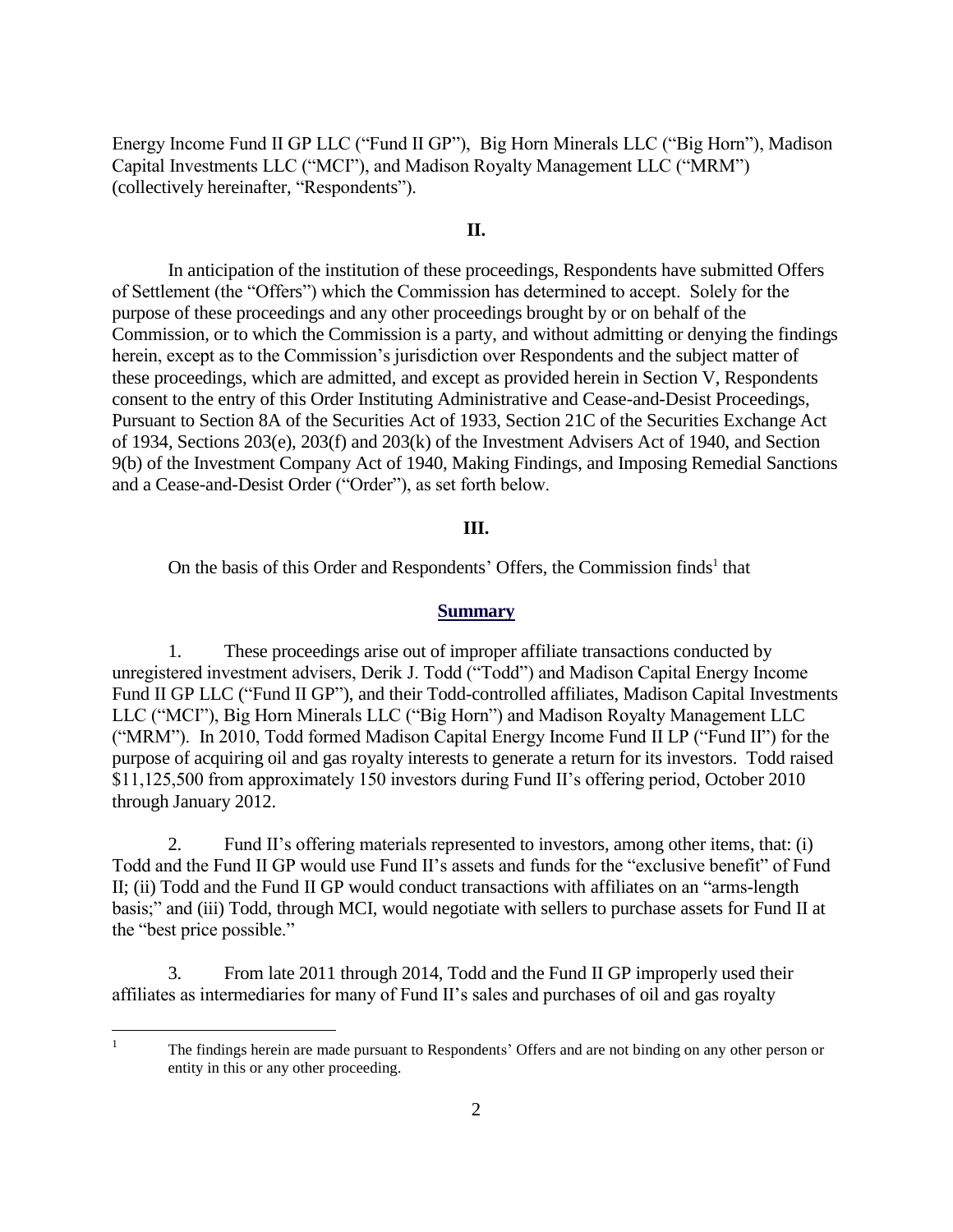interests. In breach of their fiduciary duties and contrary to the disclosures described above, Todd and the Fund II GP funneled \$308,638 in disguised illicit profits to Todd at the expense of Fund II and its investors through these affiliate transactions.

# **Respondents**

4. **Madison Capital Investments LLC ("MCI")** is a Wisconsin limited liability company controlled by Derik J. Todd ("Todd") based in Madison Wisconsin. MCI organized a number of private placements of equity interests in oil and gas limited partnerships since 2009, including Fund II. The Fund II GP retained MCI to identify, review, and acquire oil and gas royalty interests for Fund II. MCI retained separate broker dealers and investment advisers to market Fund II to accredited investors under Regulation D Rule 506.

5. **Madison Capital Energy Income Fund II GP LLC ("Fund II GP")** is a Delaware limited liability company wholly owned by MCI, controlled by Todd, and based in Madison, Wisconsin. The Fund II GP is the general partner of Fund II and is responsible for the management and administration of Fund II. The Fund II GP has authority to make all decisions related to the acquisition, management and divestiture of Fund II's oil and gas royalty interests.

6. **Big Horn Minerals LLC ("Big Horn")** is a Wisconsin limited liability company, controlled by Todd, based in Madison, Wisconsin. Big Horn is an affiliate of MCI. Big Horn acquires and sells, as well as acquires and holds, oil and gas royalty interests.

7. **Madison Royalty Management LLC ("MRM")** is a Delaware limited liability company, controlled by Todd, based in Madison, Wisconsin. MRM is an affiliate of the Fund II GP. MRM provides administrative services to Fund II, which includes the processing of and accounting for, Fund II's revenues, costs and distributions of oil and gas royalty payments.

8. **Derik J. Todd ("Todd")** has served as the President of MCI since 2007. Todd has organized private placements of equity interests in oil and gas limited partnerships through MCI and other entities. Todd has been the President of MRM since May 2009 and the President of Big Horn since September 2012. Todd controlled the Fund II GP since 2010. Todd, 51 years old, is a resident of Madison, Wisconsin.

# **Other Relevant Entity**

9. **Madison Capital Energy Income Fund II LP ("Fund II")** is a Delaware limited partnership, controlled by Todd, based in Madison, Wisconsin. Fund II was formed for the general purpose of acquiring oil and gas royalty interests to generate a return for its investors. Fund II's offering period was from October 2010 through January 2012. Fund II raised \$11,125,500 in subscriptions from approximately 150 investors.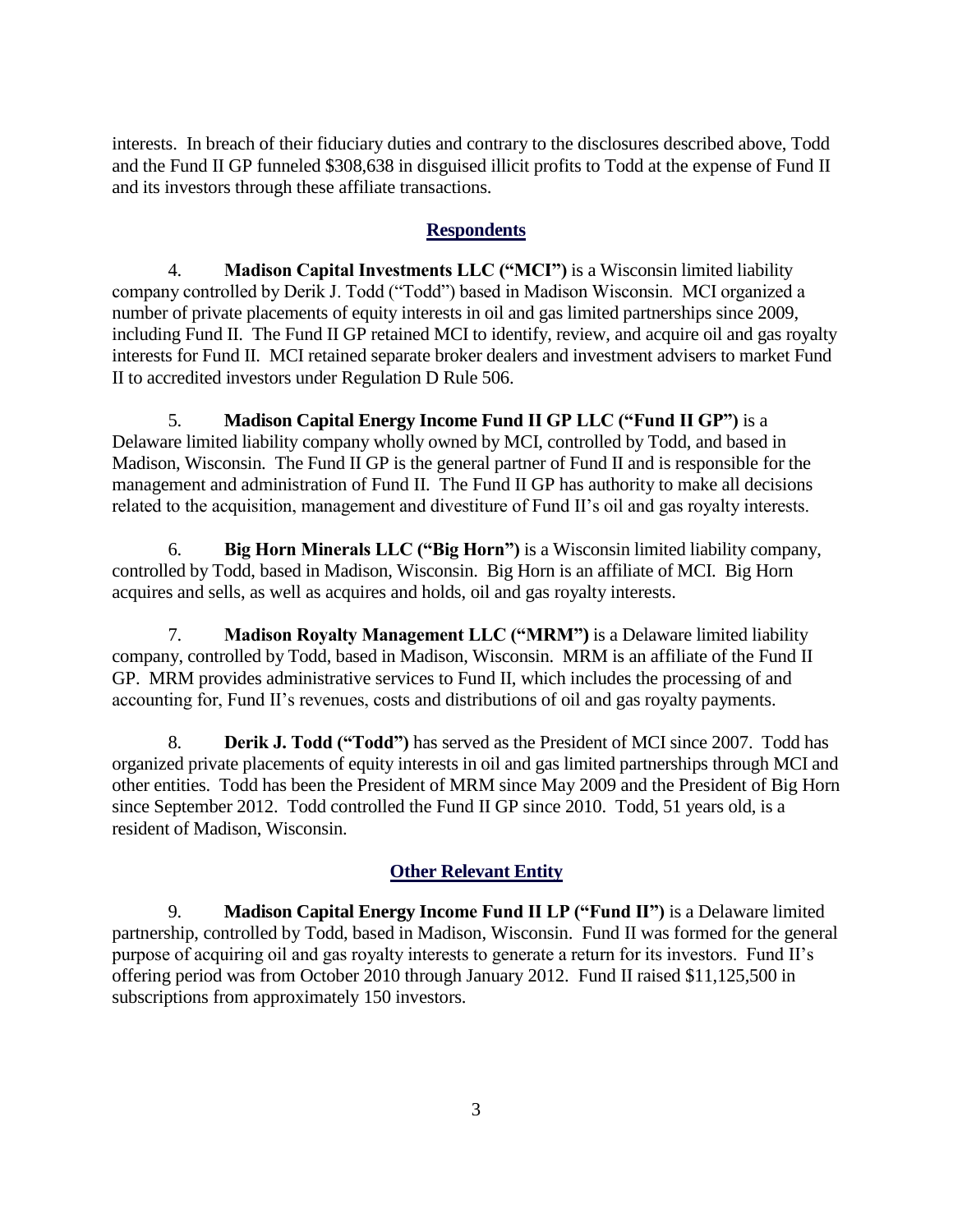## **Background Regarding Fund II's Offering**

10. In 2010, Todd formed Fund II. According to Fund II's offering materials, Fund II sought to acquire various mineral interests, royalty interests, and overriding royalty interests in existing as well as potential income producing oil, gas, and/or mineral properties located in the United States (hereinafter collectively referred to as, "Royalty Interests"). Fund II's general partner was the Fund II GP. As general partner, the Fund II GP had full and exclusive control over Fund II's business and affairs. Fund II's offering materials also expressly stated that the Fund II GP had a "fiduciary responsibility for the safekeeping and use of all funds and assets of [Fund II]" and could not "employ or permit another Person to employ such funds or assets in any manner except for the exclusive benefit of [Fund II]."

11. Fund II disclosed two of Todd's entities as affiliates, MCI and MRM. These affiliates each had designated roles with Fund II. MCI advised the Fund II GP regarding the acquisition of Royalty Interests, and MRM provided administrative services relating to the Royalty Interests. Fund II's offering materials disclosed that the Fund II GP, MCI and MRM would each receive distinct compensation in exchange for their roles with Fund II.

12. Todd used MCI as the primary vehicle through which he conducted Fund II's acquisition and sale of Royalty Interests. Todd controlled the Fund II GP, MCI and MRM.

13. Todd and the Fund II GP arranged with registered broker-dealers and investment advisers (collectively, "Dealers") to offer and sell Fund II's limited partnership units to accredited investors. Prospective investors were solicited solely by the Dealers to purchase Fund II's limited partnership units. The Dealers provided prospective investors with a copy of Fund II's Confidential Private Offering Memorandum ("Fund II's PPM") before they invested in Fund II. Fund II's PPM attached copies of Fund II's Agreement of Limited Partnership ("Partnership Agreement"), Management Agreement and Subscription Agreement. Todd reviewed and approved the PPM and its attachments before they were distributed to Dealers and investors. Todd then provided the Dealers with Fund II's offering materials, including Fund II's PPM, Management Agreement, Subscription Agreement and Partnership Agreement. The Dealers, in turn, distributed these offering materials to Fund II's investors.

14. Between October 2010 and January 2012, Fund II raised \$11,125,500 in subscriptions from approximately 150 investors. According to the offering documents, investors would receive an amount ranging from 90% to 97% of Fund II's net proceeds. The investors' share of net proceeds was to be distributed to each investor on a pro rata basis according to ownership percentages.

15. Fund II's offering materials made certain written disclosures to investors concerning the Fund II GP's fiduciary duties, negotiation process and transactions involving Fund II's affiliates.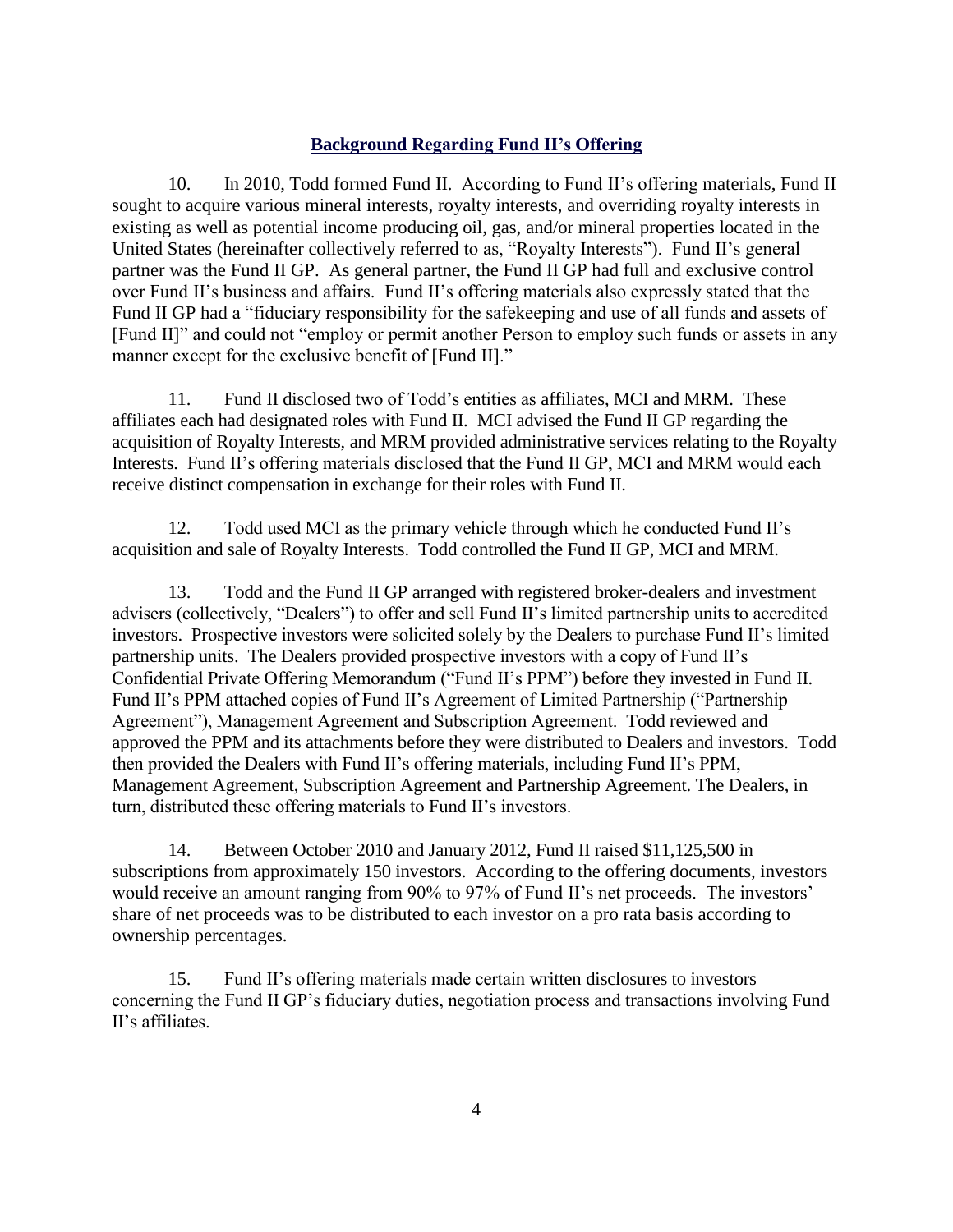## **Disclosures Regarding the Fund II GP's Fiduciary Duties**

16. Regarding the Fund II GP's fiduciary duties, Fund II's PPM provided:

[The Fund II GP] has fiduciary duties to [Fund II] and must exercise utmost good faith and integrity in handling [Fund II] affairs…It will have a responsibility for the safekeeping and use of all funds and assets of [Fund II], whether or not in its control, and may not employ or permit another to employ such funds or assets in any manner except for the exclusive benefit of [Fund II].

17. The Partnership Agreement also addressed these fiduciary duties:

[The Fund II GP] shall have a fiduciary responsibility for the safekeeping and use of all funds and assets of [Fund II], whether or not in [the Fund II GP's] possession or control, and shall not employ or permit another Person to employ such funds or assets in any manner except for the exclusive benefit of [Fund II].

#### **Disclosures Regarding MCI's Negotiation for Best Price Possible**

18. Fund II's PPM disclosed to investors that the Fund II GP would retain MCI and rely on it for identifying, reviewing and acquiring Royalty Interests for Fund II. When acquiring Royalty Interests, Fund II's PPM stated: "MCI will negotiate directly with sellers of Royalty Interests on behalf of [Fund II] to acquire the Royalty Interests at the **best price possible**." (emphasis added) The PPM also stated that the Fund II GP "will not acquire Royalty Interests identified by MCI unless [the Fund II GP is] satisfied with MCI's due diligence with respect to the Royalty Interests."

#### **Disclosures Regarding Transactions with Affiliates**

19. The Partnership Agreement provided that transactions involving affiliates would be conducted on an "arms-length" basis. Specifically, the Partnership Agreement stated:

> Except as otherwise described in [Fund II's PPM], all transactions between [Fund II] and [the Fund II GP] or its Affiliates shall be on terms no less favorable than those terms which could be obtained between [Fund II] and independent third parties dealing at arms-length.

## **Undisclosed Affiliate Transactions**

20. From late 2011 through 2014, Todd employed entities he controlled as intermediaries for many of Fund II's sales or purchases of Royalty Interests. One of those entities was Big Horn, which Todd formed in August 2011. Todd controlled Big Horn as President. Big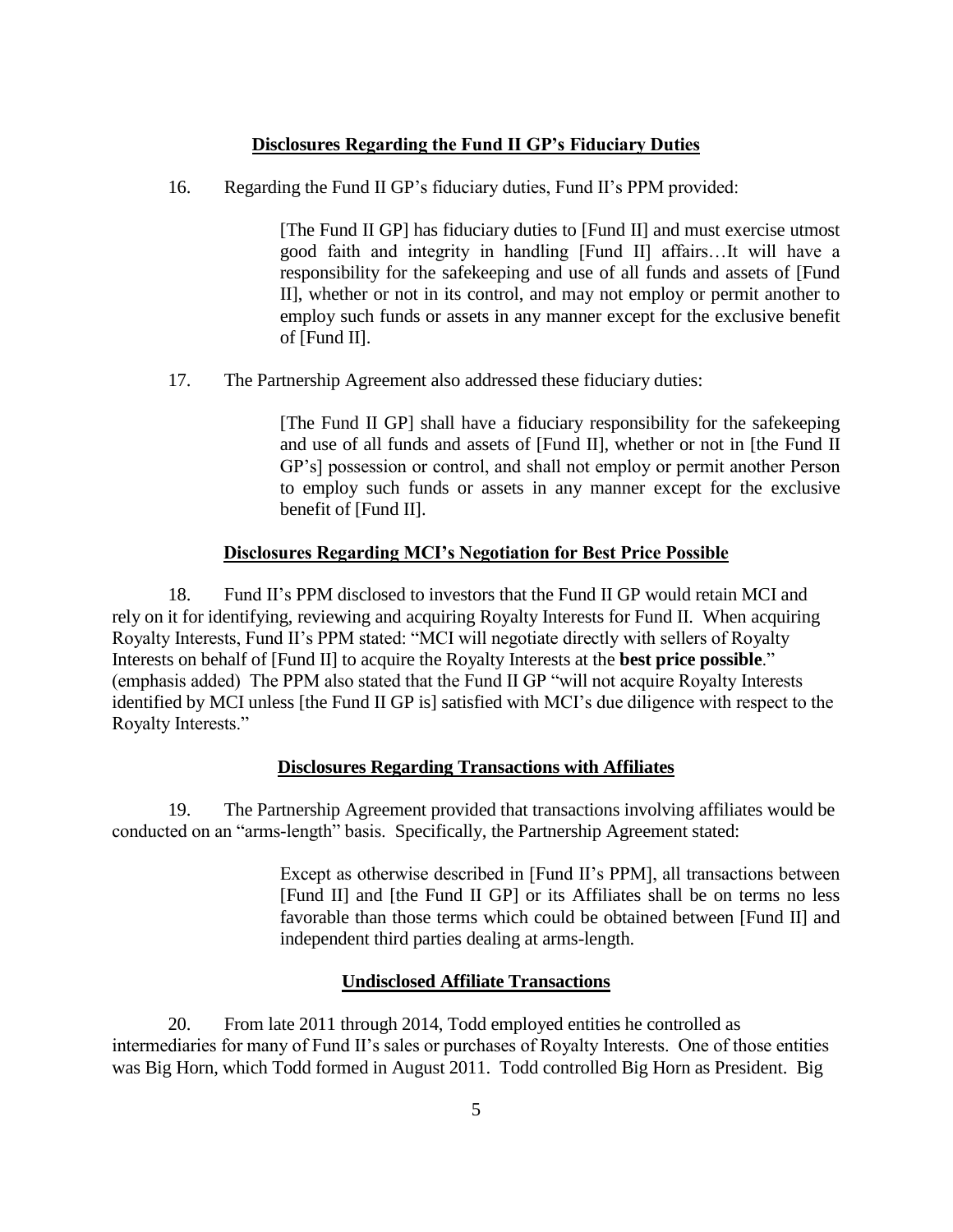Horn was therefore an affiliate within the meaning of the Partnership Agreement. Big Horn acquired oil and gas royalties, mineral rights, and other natural resources. Big Horn's sole function during Fund II's offering period was to sell Fund II's assets.

21. Another intermediary Todd used to effect Fund II transactions was MRM. MRM was another Todd-controlled entity, and Todd primarily used MRM to perform administrative services for Fund II. Thus, MRM was also an affiliate within the meaning of the Partnership Agreement.

22. Todd controlled all sales and acquisitions for Fund II, Big Horn and MRM. While the Fund II offering materials disclosed the potential for transactions with affiliated entities, Todd conducted numerous Fund II transactions through Big Horn and MRM to funnel disguised profits to himself at the expense of the Fund II investors (hereinafter, "Affiliate Transactions").<sup>2</sup>

23. Specifically, the Affiliate Transactions typically consisted of multi-part transactions that began with sales from Fund II to either Big Horn or MRM. Todd would first sell a portion of Fund II's assets to Big Horn or MRM at cost. On the same or proximate date, Todd would then sell all, or a part of, those same assets from Big Horn or MRM to an independent third party at a profit. Additionally, on at least one occasion, Todd arranged for Big Horn to purchase assets from an independent third party and on the same date sold the same assets to Fund II at an inflated nonmarket price, which generated a profit for Big Horn.

24. The Affiliate Transactions were typically consummated by two agreements: (i) one agreement between Fund II and Big Horn or MRM; and (ii) the other agreement between Big Horn or MRM and a third party buyer. Both agreements had the same effective date for the majority of the Affiliate Transactions, which reflected the critical date that the buyer would be entitled to revenue generated by the Royalty Interests purchased. The agreements typically had the same effective date because Todd often lined up a buyer for Big Horn or MRM before those entities owned or even purchased the assets from Fund II. Also, when the transaction was between two Todd-controlled entities (*i.e.*, Fund II and Big Horn or MRM), Todd did not typically sign on behalf of both the seller and buyer. In those instances, Todd directed another employee to sign on behalf of one of the Todd-controlled entities in an effort to conceal Todd's self-dealing.

25. Todd conducted 24 Affiliate Transactions during Fund II's offering period and generated approximately \$308,638 in overall profits for himself through Big Horn or MRM. These profits constituted more than 10 percent of the overall operating income of Fund II from inception of the fund through 2014. Further, the Affiliate Transactions constituted nearly half of all of Fund II's asset sales.

26. Todd never disclosed to investors that Fund II entered into the Affiliate Transactions with Big Horn or MRM, that he caused Fund II to sell assets at cost to Big Horn or

 $\overline{a}$ 

<sup>&</sup>lt;sup>2</sup> New investors continued to invest in Fund II after Todd and the Fund II GP began engaging in the Affiliate Transactions.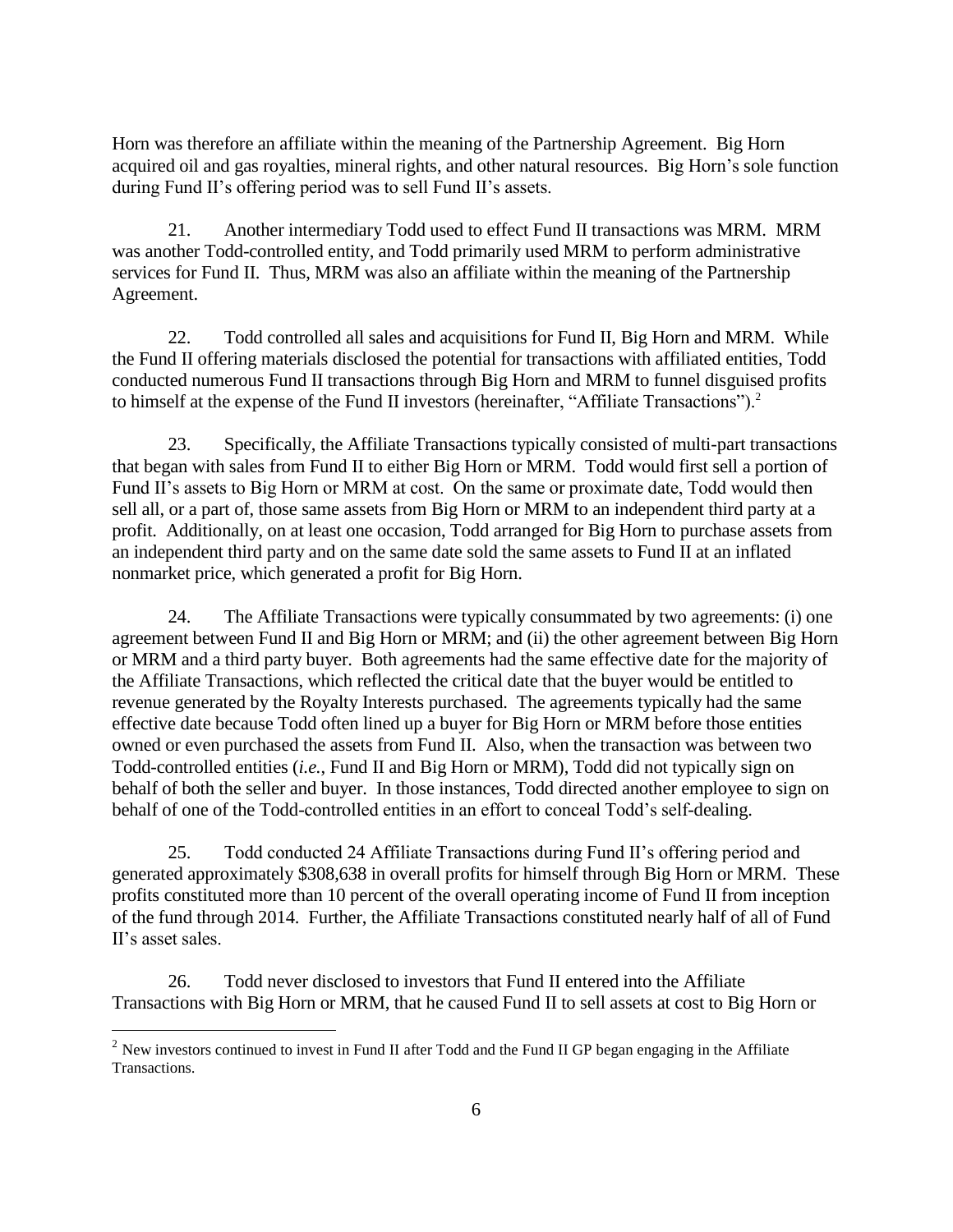MRM which in turn sold the assets for a profit, or that he did not transfer the Big Horn or MRM profits to Fund II and instead kept them for himself.

27. Furthermore, Todd, on behalf of MRM, sent monthly updates to Fund II's investors regarding Fund II's performance, but failed to disclose the Affiliate Transactions in these updates. For example, in MRM's October 15, 2012 letter to clients, Todd wrote, "[w]e continue to rebalance the portfolio and successfully sold a small undivided interest of a few positions this month. These assets realized a small profit for the fund which we included in distributions." Yet, Todd did not inform his investors in this letter that he had been utilizing his affiliates to siphon profits from Fund II and its investors over the preceding months.

28. Todd and the Fund II GP acted intentionally and knowingly when devising these Affiliate Transactions. They intentionally structured the timing and prices of the Affiliate Transactions to generate an illicit profit at the outset of these transactions. Furthermore, Todd and the Fund II GP attempted to conceal that the transactions were between his affiliates by failing to disclose the Affiliate Transactions, and by directing another employee to sign on behalf of one of his affiliates. Todd also knowingly kept the illicit profits generated by the Affiliate Transactions for himself.

29. By misappropriating \$308,638 from Fund II through the Affiliate Transactions, Todd and the Fund II GP breached their fiduciary duties to act in the utmost good faith as investment advisers to their client, Fund II. After the Commission's Office of Compliance Inspection and Examinations staff questioned these affiliate transactions, Todd transferred approximately a third of the \$308,638 in profits to Fund II for distribution to investors. Yet, Todd kept the balance of \$205,673 for himself.

## **Todd and the Fund II GP Made Material Misrepresentations to Fund II investors**

30. Todd and the Fund II GP made three material misstatements to Fund II investors through Fund II's offering materials. Todd and the Fund II GP knew of the representations made to investors because they had reviewed and approved of Fund II's offering materials, and knew that investors received these materials before they had decided to invest in Fund II. As detailed below, Todd and the Fund II GP also knew that these representations were false.

31. First, Todd and the Fund II GP falsely represented in Fund II's offering materials that the Fund II GP would be responsible for the safekeeping and use of Fund II's assets and funds for the "exclusive benefit" of Fund II. They knew that this statement was false because they devised the Affiliate Transactions to divert profits for their personal benefit, rather than for Fund II's sole benefit.

32. Second, Todd and the Fund II GP falsely represented in Fund II's offering materials that all transactions between Fund II and its affiliates would be made on an "arms-length" basis and therefore on terms "no less favorable" than those which could be obtained between Fund II and independent third parties. They knew that that this statement was false because they intentionally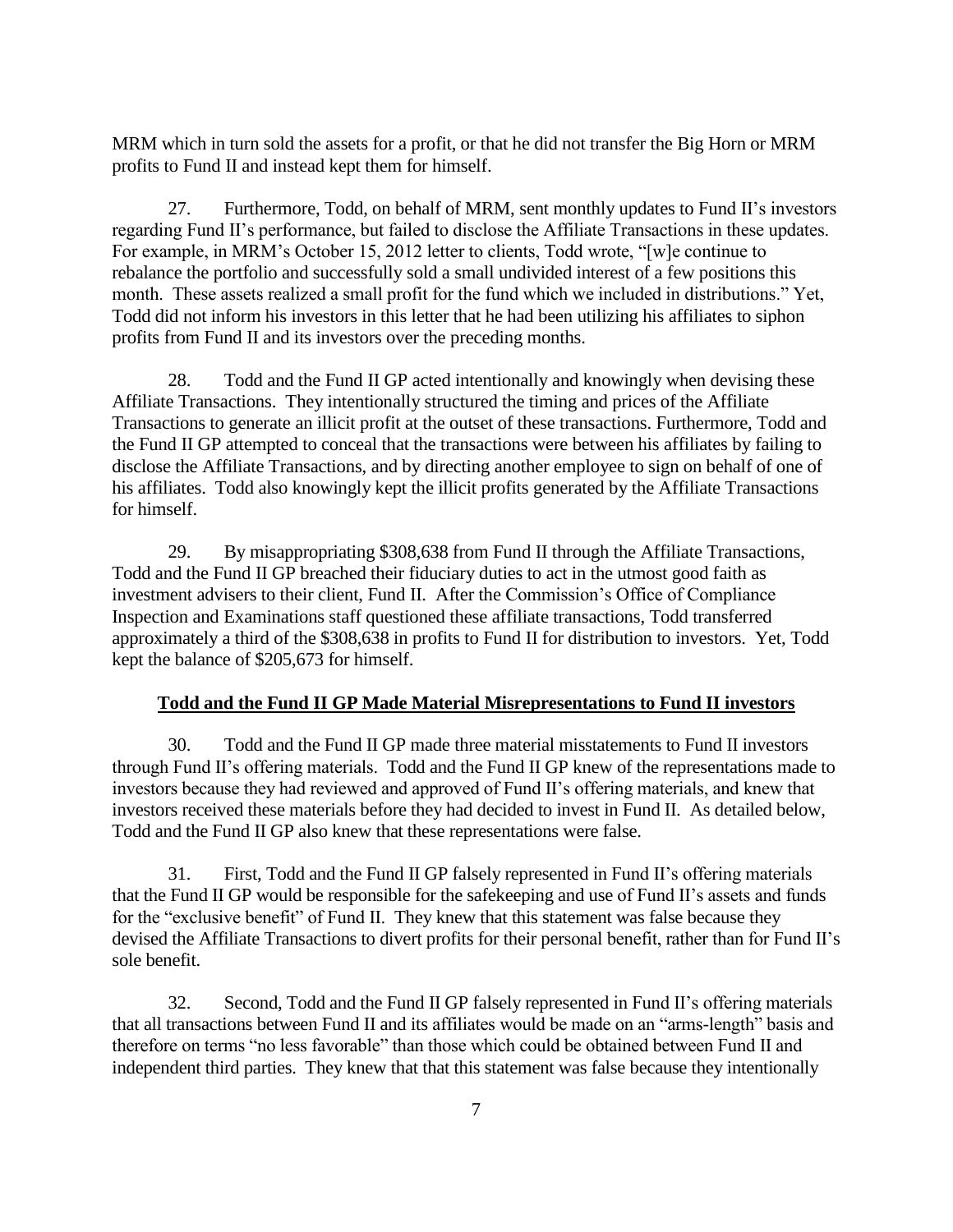devised the Affiliate Transactions on terms that were less favorable than if they were made with independent third parties on an arms-length basis.

33. Third, Todd and the Fund II GP falsely represented in Fund II's offering materials that Todd, through MCI, would negotiate with sellers to purchase assets for Fund II at the "best price possible." They knew that this statement was false because, on at least one occasion, Todd arranged for Big Horn to purchase assets from an independent third party and on the same date sold the same assets to Fund II at an inflated nonmarket price, rather than the "best price possible."

34. The misrepresentations listed in paragraphs 30-33 above were material because investors would have wanted to know that: (i) a significant portion of Fund II's income was diverted to Todd and his affiliates; (ii) Todd sold Fund II assets on terms contrary to and less favorable than the representations made to investors; and (iii) Fund II purchased assets at a nonnegotiated price that impacted the investors' return on the investment.

35. In addition to the material misrepresentations made in Fund II's offering materials, Todd also made material and misleading statements to investors in his monthly updates. Todd reported in these updates the benefits of rebalancing Fund II's portfolio of assets. Yet, he intentionally failed to disclose in these updates that he diverted profits from Fund II to himself and his affiliates. This omission was misleading and material because investors would have wanted to know that, as part of the rebalancing of Fund II, that Todd and his affiliates misappropriated a significant portion of income from Fund II.

#### **Violations**

36. As a result of the conduct described above, Todd and the Fund II GP willfully violated Section 17(a) of the Securities Act, Section 10(b) of the Exchange Act and Rule 10b-5 thereunder, which prohibit fraudulent conduct in the offer or sale of securities and in connection with the purchase or sale of securities.

37. As a result of the conduct described above, Todd and the Fund II GP willfully violated Sections 206(1) and 206(2) of the Advisers Act, which prohibit fraudulent conduct by an investment adviser.

38. As a result of the conduct described above, MCI, Big Horn and MRM willfully aided and abetted and caused Todd's and the Fund II GP's violations of Section 17(a) of the Securities Act, Section 10(b) of the Exchange Act and Rule 10b-5 thereunder, and Sections 206(1) and 206(2) of the Advisers Act.

#### **IV.**

In view of the foregoing, the Commission deems it appropriate, in the public interest*,* and for the protection of investors to impose the sanctions agreed to in Respondents' Offers.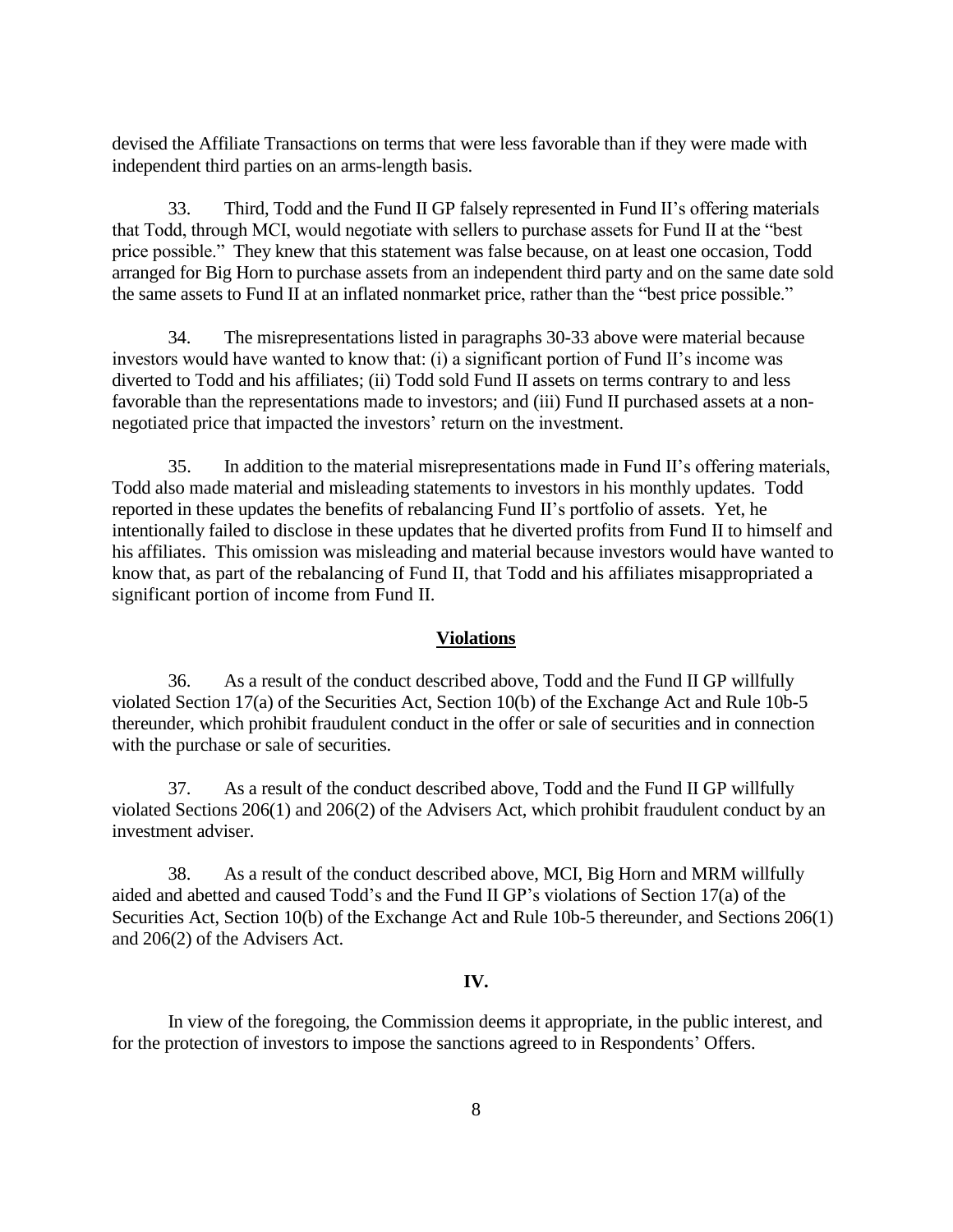Accordingly, pursuant to Section 8A of the Securities Act, Section 21C of the Exchange Act, Sections 203(e), 203(f) and 203(k) of the Advisers Act, and Section 9(b) of the Investment Company Act, it is hereby ORDERED that:

A. Respondents cease and desist from committing or causing any violations and any future violations of Section 17(a) of the Securities Act, Section 10(b) of the Exchange Act and Rule 10b-5 thereunder, and Sections 206(1) and 206(2) of the Advisers Act.

B. Todd be, and hereby is:

barred from association with any broker, dealer, investment adviser, municipal securities dealer, municipal advisor, transfer agent, or nationally recognized statistical rating organization; and

prohibited from serving or acting as an employee, officer, director, member of an advisory board, investment adviser or depositor of, or principal underwriter for, a registered investment company or affiliated person of such investment adviser, depositor, or principal underwriter,

with the right to apply for reentry after five (5) years to the appropriate selfregulatory organization, or if there is none, to the Commission.

C. Fund II GP, MCI, Big Horn and MRM are censured.

D. Any reapplication for association by Todd will be subject to the applicable laws and regulations governing the reentry process, and reentry may be conditioned upon a number of factors, including, but not limited to, the satisfaction of any or all of the following: (a) any disgorgement ordered against Todd, whether or not the Commission has fully or partially waived payment of such disgorgement; (b) any arbitration award related to the conduct that served as the basis for the Commission order; (c) any self-regulatory organization arbitration award to a customer, whether or not related to the conduct that served as the basis for the Commission order; and (d) any restitution order by a self-regulatory organization, whether or not related to the conduct that served as the basis for the Commission order.

E. Respondents shall pay, on a joint and several basis, disgorgement of \$205,673 and prejudgment interest of \$21,581 to the Securities and Exchange Commission, and Todd shall pay a civil penalty of \$50,000 to the Securities and Exchange Commission. Payment shall be made in the following installments: \$100,000 of disgorgement to be paid within 10 days of the entry of this Order, and the remaining \$177,254 of disgorgement, prejudgment interest and penalty to be paid in equal quarterly installments of \$44,313.50 over the year following the entry of this Order. Each of the four quarterly installment payments are due, respectively, within 90 days, 180 days, 270 days, and 360 days of the entry of this Order. If timely payment of disgorgement and prejudgment interest is not made, additional interest shall accrue pursuant to SEC Rule of Practice 600 and if timely payment of a civil money penalty is not made, additional interest shall accrue pursuant to 31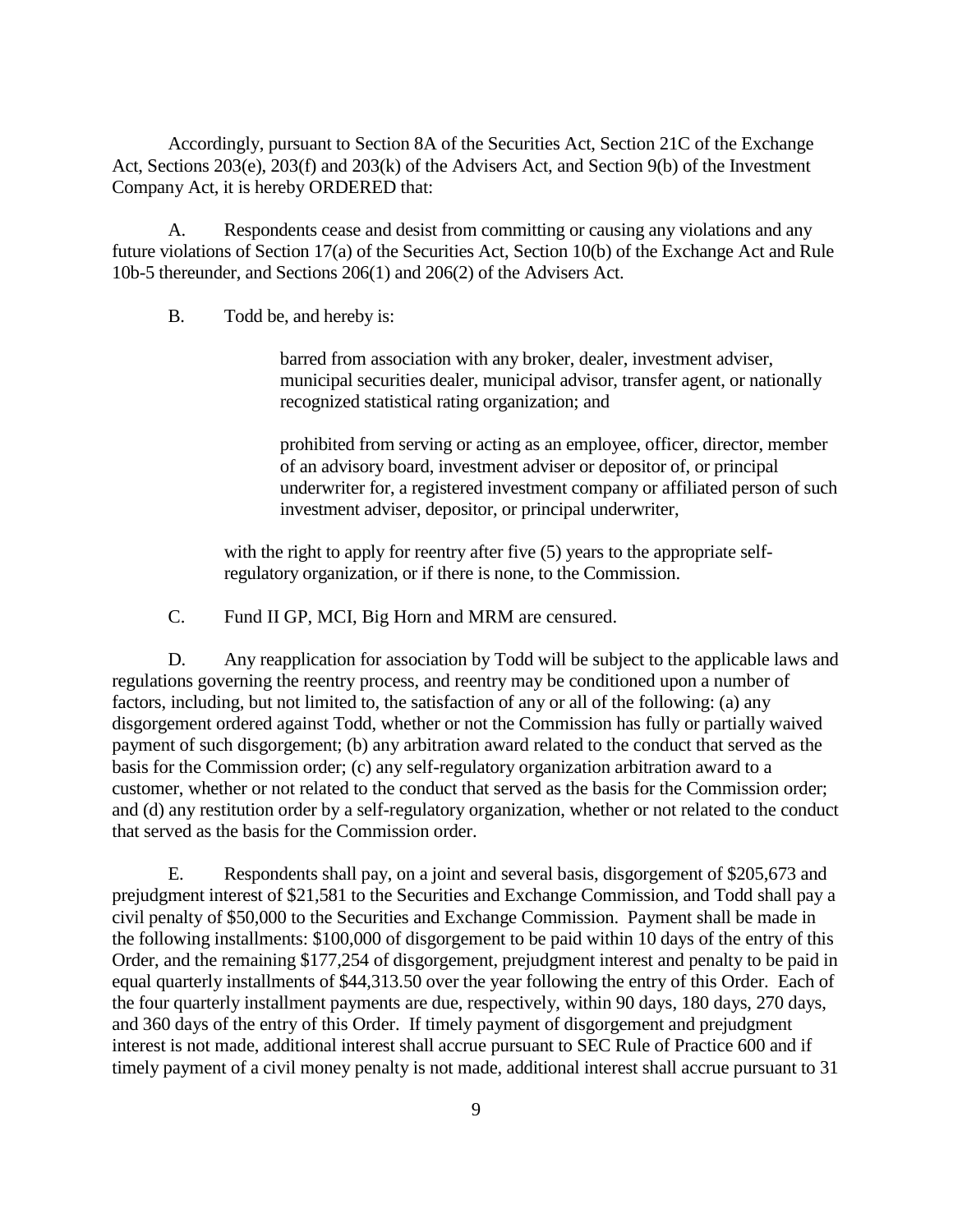U.S.C. § 3717. If any payment is not made by the date the payment is required by this Order, the entire outstanding balance, plus any additional interest accrued shall be due and payable immediately, without further application.

Payment must be made in one of the following ways:

- (1) Respondents may transmit payment electronically to the Commission, which will provide detailed ACH transfer/Fedwire instructions upon request;
- (2) Respondents may make direct payment from a bank account via Pay.gov through the SEC website at http://www.sec.gov/about/offices/ofm.htm; or
- (3) Respondents may pay by certified check, bank cashier's check, or United States postal money order, made payable to the Securities and Exchange Commission and hand-delivered or mailed to:

Enterprise Services Center Accounts Receivable Branch HQ Bldg., Room 181, AMZ-341 6500 South MacArthur Boulevard Oklahoma City, OK 73169

Payments by check or money order must be accompanied by a cover letter identifying Todd, Fund II GP, MCI, Big Horn and MRM as Respondents in these proceedings, and the file number of these proceedings; a copy of the cover letter and check or money order must be sent to Steven Klawans, Division of Enforcement, Securities and Exchange Commission, 175 West Jackson Boulevard, Suite 900, Chicago, Illinois 60604.

F. Pursuant to Section 308(a) of the Sarbanes-Oxley Act of 2002, as amended, a Fair Fund is created for the disgorgement, prejudgment interest and penalties referenced in paragraph E above. Amounts ordered to be paid as civil money penalties pursuant to this Order shall be treated as penalties paid to the government for all purposes, including all tax purposes. To preserve the deterrent effect of the civil penalty, Respondents agree that in any Related Investor Action, they shall not argue that they are entitled to, nor shall they benefit by, offset or reduction of any award of compensatory damages by the amount of any part of Todd's payment of a civil penalty in this action ("Penalty Offset"). If the court in any Related Investor Action grants such a Penalty Offset, Respondents agree that they shall, within 30 days after entry of a final order granting the Penalty Offset, notify the Commission's counsel in this action and pay the amount of the Penalty Offset to the Securities and Exchange Commission. Such a payment shall not be deemed an additional civil penalty and shall not be deemed to change the amount of the civil penalty imposed in this proceeding. For purposes of this paragraph, a "Related Investor Action" means a private damages action brought against Respondents by or on behalf of one or more investors based on substantially the same facts as alleged in the Order instituted by the Commission in this proceeding.